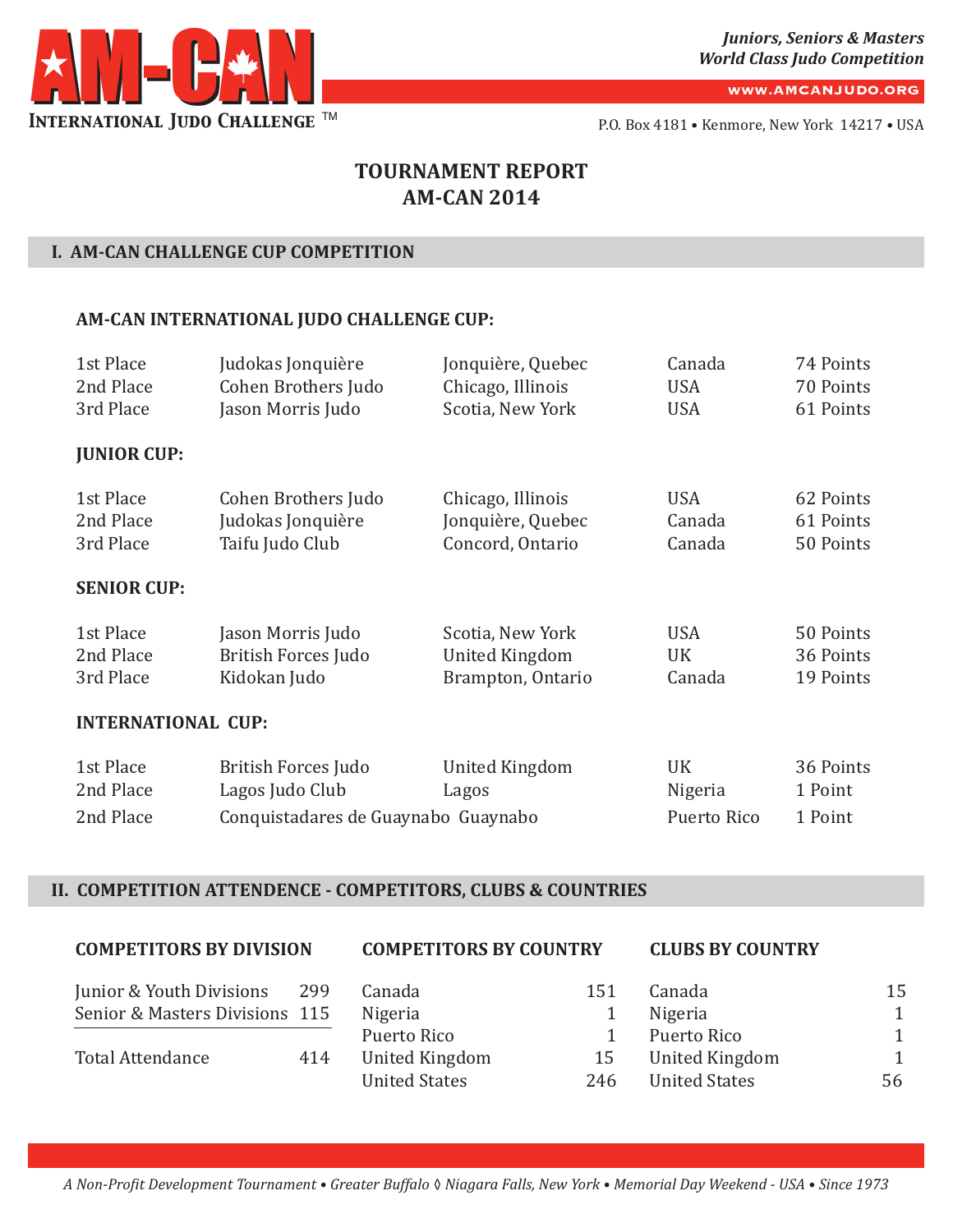

**www.AMCANJUDO.ORG**

P.O. Box 4181 • Kenmore, New York 14217 • USA

## **TOURNAMENT REPORT - AM-CAN 2014**

## **III. DIVISION RESULTS - Junior & Youth Competition**

### **GIRLS 6-8**

| Girls 6-8, 23.1 - 27 KG             | <b>Name</b>                                                    | <b>Club</b>                                                         | Country                                |
|-------------------------------------|----------------------------------------------------------------|---------------------------------------------------------------------|----------------------------------------|
| 1st Place<br>2nd Place<br>3rd Place | Julia Shvartsman<br>Chyanne Teneycke<br>Zoe Bradt              | Cohen Brothers Judo<br>Niagara Falls Judo<br>Cohen Brothers Judo    | <b>USA</b><br>Canada<br><b>USA</b>     |
| Girls 6-8, 27.1 - 32 KG             |                                                                |                                                                     |                                        |
| 1st Place<br>2nd Place<br>3rd Place | Kaylee Dominguez<br><b>Katie Adams</b><br>Alexandra Lech       | Tech Judo<br>Phoenix Judo Club<br>Auburn Judo                       | <b>USA</b><br><b>USA</b><br><b>USA</b> |
| Girls $6-8$ , $32 + KG$             |                                                                |                                                                     |                                        |
| 1st Place<br>2nd Place<br>3rd Place | Shavon Monique Gonzalez<br>Habiba Yehia<br>Ellena Baghdasaryan | Cranford Judo Center<br>Elite Plus MMA<br><b>Maxout Sports</b>      | <b>USA</b><br><b>USA</b><br><b>USA</b> |
| <b>GIRLS 9 &amp; 10</b>             |                                                                |                                                                     |                                        |
| Girls 9 & 10, up to 27 KG           |                                                                |                                                                     |                                        |
| 1st Place<br>2nd Place<br>3rd Place | Megan Chevarie<br>Sue Bourke<br>Naomie Gagnon                  | Academie Judo Sept Iles<br>Maryland Judo<br>Academie Judo Sept Iles | Canada<br><b>USA</b><br>Canada         |
| Girls 9 & 10, 27.1 - 32 KG          |                                                                |                                                                     |                                        |
| 1st Place<br>2nd Place<br>3rd Place | Danielle Pekler<br>Anna Zhitareva<br><b>Bella Bourke</b>       | Cohen Brothers Judo<br>Taifu Judo Club<br>Maryland Judo             | <b>USA</b><br>Canada<br><b>USA</b>     |
| Girls 9 & 10, 32.1 - 37 KG          |                                                                |                                                                     |                                        |
| 1st Place<br>2nd Place<br>3rd Place | <b>Brooke Johnston</b><br>Lea Porlier<br><b>Trinity Reid</b>   | Asahi Judo Club<br>Academie Judo Sept Iles<br>Niagara Falls Judo    | Canada<br>Canada<br>Canada             |
| Girls 9 & 10, 37.1 - 42 KG          |                                                                |                                                                     |                                        |
| 1st Place<br>2nd Place<br>3rd Place | Ayala Wolak<br>Marie Pier Labrie<br>Oceane Rodgers             | Columbus Judo<br>Academie Judo Sept Iles<br>Academie Judo Sept Iles | <b>USA</b><br>Canada<br>Canada         |
|                                     |                                                                |                                                                     |                                        |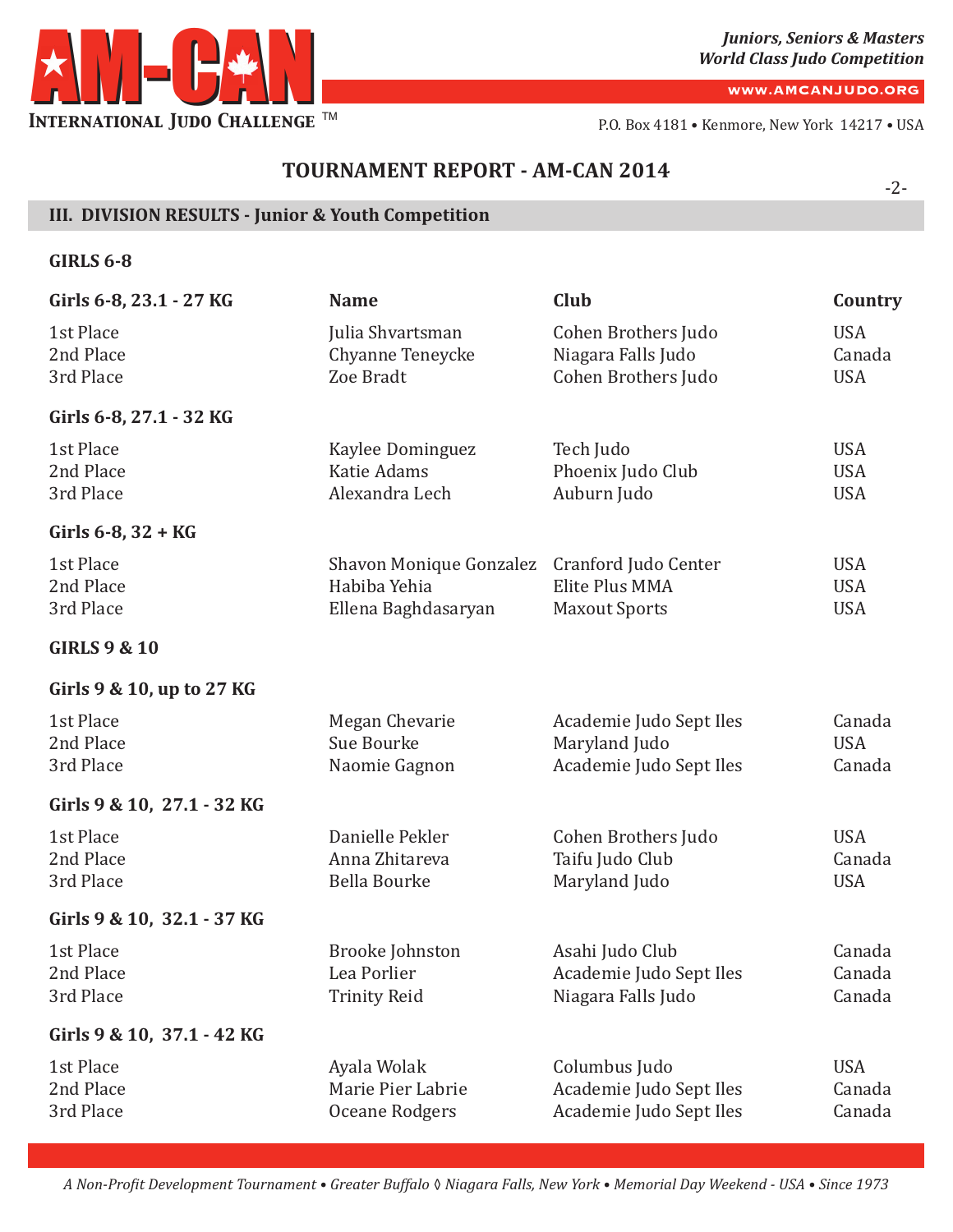

**www.AMCANJUDO.ORG**

-3-

P.O. Box 4181 • Kenmore, New York 14217 • USA

## **TOURNAMENT REPORT - AM-CAN 2014**

## **III. DIVISION RESULTS - Junior & Youth Competition**

## **GIRLS 9 & 10 - cont.**

| Girls 9 & 10, 42 + KG               | <b>Name</b>                                            | <b>Club</b>                                                      | Country                                |
|-------------------------------------|--------------------------------------------------------|------------------------------------------------------------------|----------------------------------------|
| 1st Place<br>2nd Place<br>3rd Place | Stefania Oudovikine<br>Noemie Filion                   | Taifu Judo Club<br>Judokas Jonquiere                             | Canada<br>Canada                       |
| <b>GIRLS 11 &amp; 12</b>            |                                                        |                                                                  |                                        |
| Girls 11 & 12, 37.1 - 42 KG         |                                                        |                                                                  |                                        |
| 1st Place<br>2nd Place<br>3rd Place | Noran EL Mahroukey<br>Emma Blake<br>Michelle Grisales  | Cranford Judo Center<br>Asahi Judo Club<br>Evolve Judo Club      | <b>USA</b><br>Canada<br>Canada         |
| Girls 11 & 12, 42.1 - 47 KG         |                                                        |                                                                  |                                        |
| 1st Place<br>2nd Place<br>3rd Place | Sara Golden<br>Anne-Clara Guerin<br>Noran EL Mahroukey | Cohen Brothers Judo<br>Judokas Jonquiere<br>Cranford Judo Center | <b>USA</b><br>Canada<br><b>USA</b>     |
| Girls 11 & 12, 47.1 - 52 KG         |                                                        |                                                                  |                                        |
| 1st Place<br>2nd Place<br>3rd Place | Sara Golden<br><b>Molly Sauter</b><br>Katrina Liberman | Cohen Brothers Judo<br>Bushido Kai<br>Cohen Brothers Judo        | <b>USA</b><br><b>USA</b><br><b>USA</b> |
| Girls 11 & 12, 52.1 - 58 KG         |                                                        |                                                                  |                                        |
| 1st Place<br>2nd Place<br>3rd Place | Kathleen Carrillos<br>Katrina Liberman                 | Asahi Judo Club<br>Cohen Brothers Judo                           | Canada<br><b>USA</b>                   |
| <b>GIRLS 13 - 16</b>                |                                                        |                                                                  |                                        |
| Girls 13 - 16, up to 44 KG          |                                                        |                                                                  |                                        |

| 1st Place | Victoria Goncalves       | Total Form Fitness      | USA        |
|-----------|--------------------------|-------------------------|------------|
| 2nd Place | Skyler Cummings          | Mayo Quanchi Judo       | <b>USA</b> |
| 3rd Place | Andree-Ann Somers Chasse | Academie Judo Sept Iles | Canada     |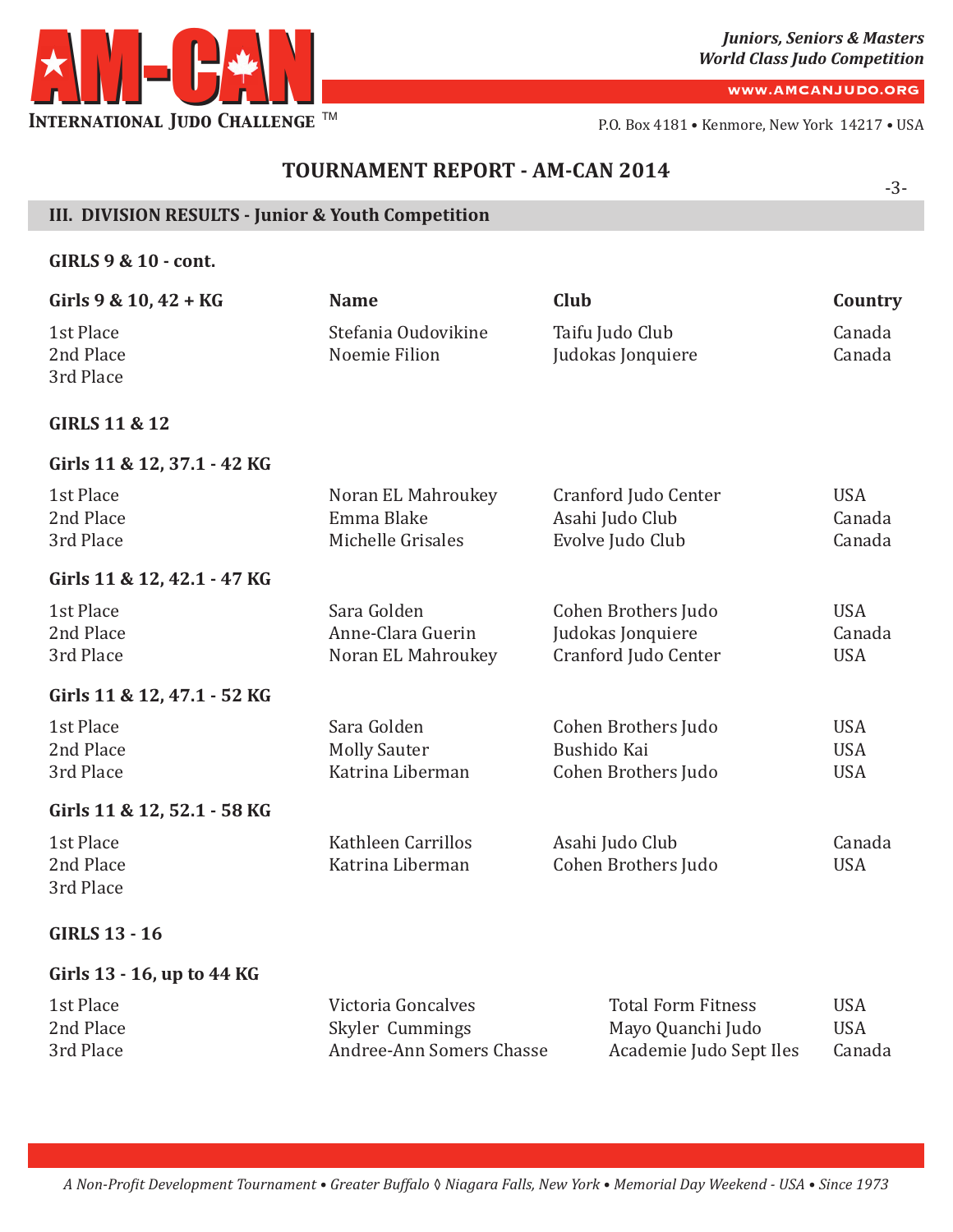

**www.AMCANJUDO.ORG**

P.O. Box 4181 • Kenmore, New York 14217 • USA

## **TOURNAMENT REPORT - AM-CAN 2014**

## **III. DIVISION RESULTS - Junior & Youth Competition**

**GIRLS 13 - 16 - cont.**

| Girls 13 - 16, 44.1 - 48 KG                     | <b>Name</b>                                               | <b>Club</b>                                                             | Country                                |
|-------------------------------------------------|-----------------------------------------------------------|-------------------------------------------------------------------------|----------------------------------------|
| 1st Place<br>2nd Place<br>3rd Place             | Laurence Thiffault<br>Victoria Goncalves<br>Sarah Sparkes | Judokas Jonquiere<br><b>Total Form Fitness</b><br>Asahi Judo Club       | Canada<br><b>USA</b><br>Canada         |
| Girls 13 - 16, 48.1 - 52 KG                     |                                                           |                                                                         |                                        |
| 1st Place<br>2nd Place<br>3rd Place             | Dominique Domingo<br>Olga Parovyk<br>Inbar Oren           | Mayo Quanchi Judo<br>Taifu Judo Club<br>Kokushikai Judo Academy         | <b>USA</b><br>Canada<br><b>USA</b>     |
| Girls 13 - 16, 52.1 - 57 KG                     |                                                           |                                                                         |                                        |
| 1st Place<br>2nd Place<br>3rd Place             | Gabrielle Thivierge<br>Maya Mohamed<br>Summer Loyd        | Judokas Jonquiere<br>Elite Plus MMA<br><b>USA Stars</b>                 | Canada<br><b>USA</b><br><b>USA</b>     |
| Girls 13 - 16, 57.1 - 63 KG                     |                                                           |                                                                         |                                        |
| 1st Place<br>2nd Place<br>3rd Place             | Ellie Keen<br>Michaela Barnes<br>Gaby Gonzalez            | Westosha Judo<br>USA Judo<br>New York City Judo                         | <b>USA</b><br><b>USA</b><br><b>USA</b> |
| <b>GIRLS YOUTH DIVISIONS 17 - 20</b>            |                                                           |                                                                         |                                        |
| Girls Youth Division 17-20, up to 52 KG         |                                                           |                                                                         |                                        |
| 1st Place<br>2nd Place<br>3rd Place             | Dominique Domingo<br>Laurence Thiffault<br>Inbar Oren     | Mayo Quanchi Judo<br>Judokas Jonquiere<br>Kokushikai Judo Academy       | <b>USA</b><br>Canada<br><b>USA</b>     |
| <b>Girls Youth Division 17-20, 52.1 - 56 KG</b> |                                                           |                                                                         |                                        |
| 1st Place<br>2nd Place<br>3rd Place             | <b>Tiffany Martin</b><br>Inbar Oren<br>Maya Mohamed       | Ruben Martin Training Ctr.<br>Kokushikai Judo Academy<br>Elite Plus MMA | <b>USA</b><br><b>USA</b><br><b>USA</b> |
| Girls Youth Division 17-20, 57.1 - 63 KG        |                                                           |                                                                         |                                        |
| 1st Place<br>2nd Place<br>3rd Place             | Ellie Keen<br>Mandi Race<br>Janika Michel                 | Westosha Judo<br>Cohen Brothers Judo<br>Academie Judo Sept Iles         | <b>USA</b><br><b>USA</b><br>Canada     |

A Non-Profit Development Tournament • Greater Buffalo & Niagara Falls, New York • Memorial Day Weekend - USA • Since 1973

-4-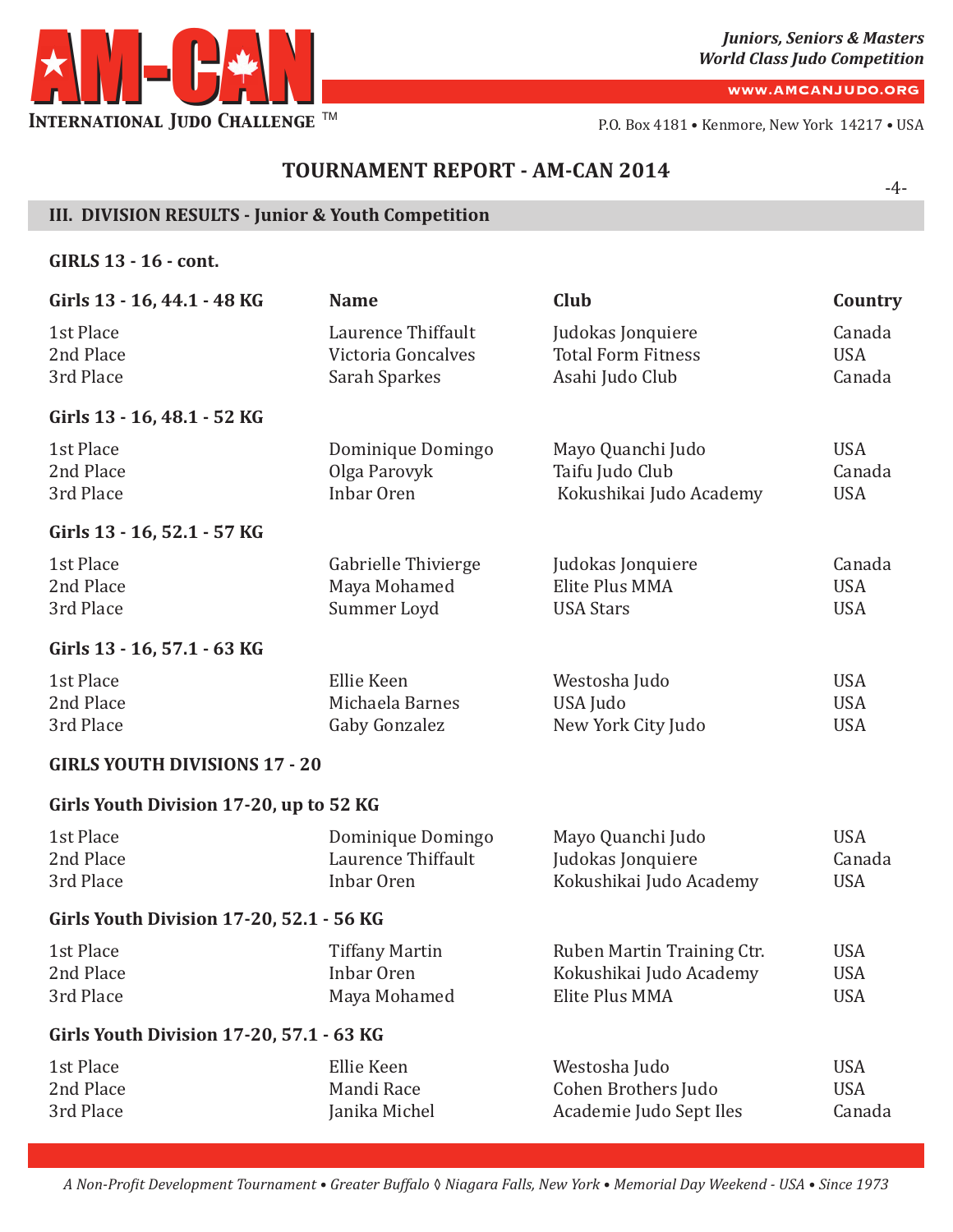

**www.AMCANJUDO.ORG**

P.O. Box 4181 • Kenmore, New York 14217 • USA

## **TOURNAMENT REPORT - AM-CAN 2014**

## **III. DIVISION RESULTS - Junior & Youth Competition**

### **GIRLS YOUTH DIVISIONS 17 - 20 - cont.**

| Girls Youth 17-20, 63.1 - 70 KG Name |                                         | Club                                                     | Country                  |
|--------------------------------------|-----------------------------------------|----------------------------------------------------------|--------------------------|
| 1st Place<br>2nd Place<br>3rd Place  | Kyla Prindle-Cassidy<br>Allyson Sawyeri | Shin Gi Tai Judo Club<br><b>USA Self Defense Centers</b> | <b>USA</b><br><b>USA</b> |
| Girls Youth $17-20$ , $70 + KG$      |                                         |                                                          |                          |

| 1st Place | Genevieve Lavoie | Judokas Jonquiere   | Canada     |
|-----------|------------------|---------------------|------------|
| 2nd Place | Sophia Kontos    | Cohen Brothers Judo | <b>USA</b> |
| 3rd Place |                  |                     |            |

#### -5-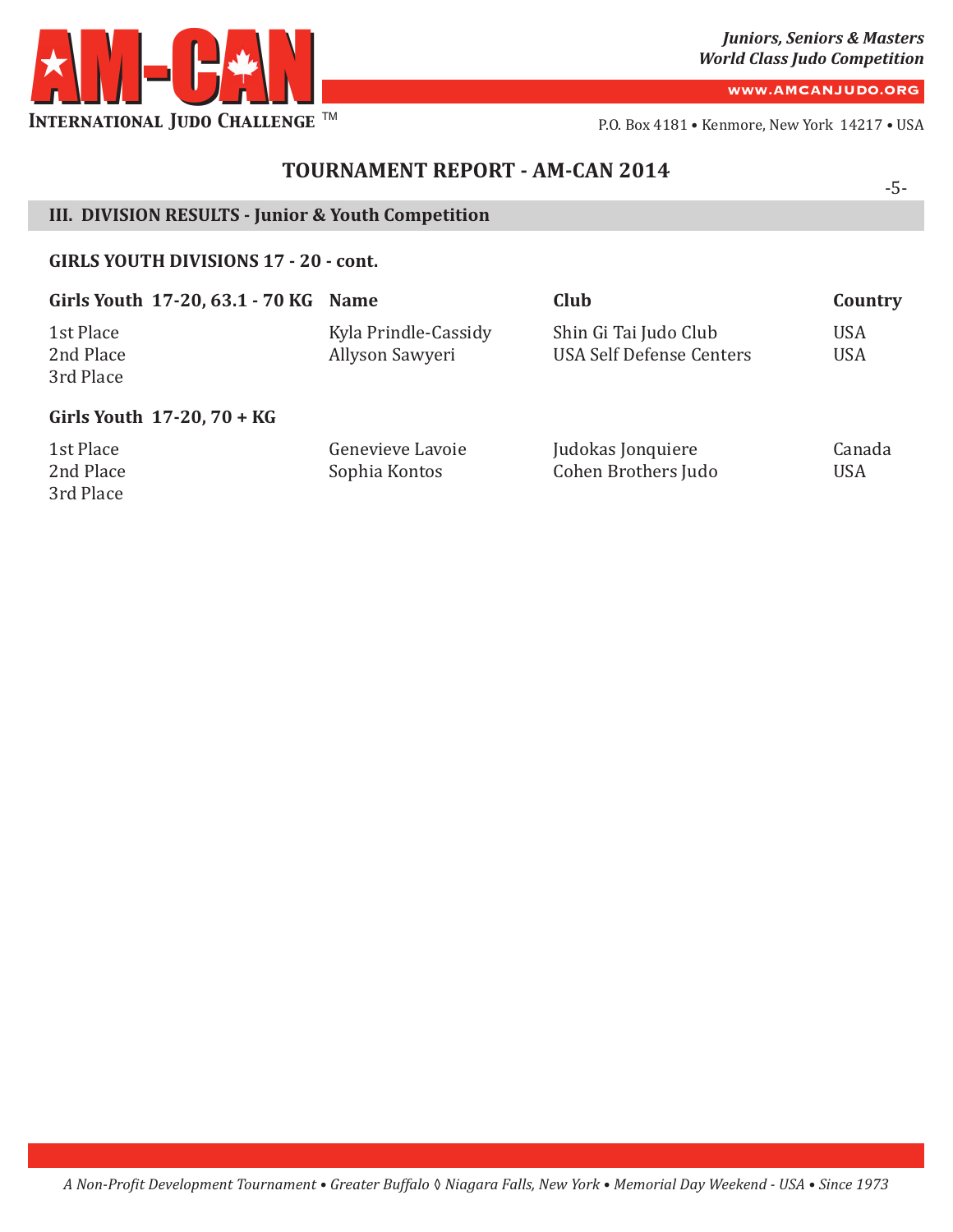

**www.AMCANJUDO.ORG**

P.O. Box 4181 • Kenmore, New York 14217 • USA

## **TOURNAMENT REPORT - AM-CAN 2014**

## **III. DIVISION RESULTS - Junior & Youth Competition**

#### **BOYS 6-8**

| Boys 6-8, up to 20 KG               | <b>Name</b>                                                  | Club                                                                 | Country                            |
|-------------------------------------|--------------------------------------------------------------|----------------------------------------------------------------------|------------------------------------|
| 1st Place<br>2nd Place<br>3rd Place | Josef Garshnick<br>Killian Taylor<br>Sharunas Fritschy       | Dilltown Judo<br>Taifu Judo Club<br>Moreau's training Center         | <b>USA</b><br>Canada<br><b>USA</b> |
| Boys 6-8, 20.1 - 23 KG              |                                                              |                                                                      |                                    |
| 1st Place<br>2nd Place<br>3rd Place | Dylan Ambrose<br>Luka Tsatsalashvili<br>Michael Mulokandov   | Dilltown Judo<br>Taifu Judo Club<br>Taifu Judo Club                  | <b>USA</b><br>Canada<br>Canada     |
| Boys 6-8, 23.1 - 27 KG              |                                                              |                                                                      |                                    |
| 1st Place<br>2nd Place<br>3rd Place | Logan Shathin<br><b>Tristan Ramos</b><br>Alex Udebashvili    | Taifu Judo Club<br>Sport Judo<br>Taifu Judo Club                     | Canada<br><b>USA</b><br>Canada     |
| Boys 6-8, 27.1 - 32 KG              |                                                              |                                                                      |                                    |
| 1st Place<br>2nd Place<br>3rd Place | Maksim Rudakov<br><b>Riley Barclay</b><br>Arvi Zarbavel      | Taifu Judo Club<br>Asahi Judo Club<br><b>Maxout Sports</b>           | Canada<br>Canada<br><b>USA</b>     |
| Boys 6-8, 32.1 - 37 KG              |                                                              |                                                                      |                                    |
| 1st Place<br>2nd Place<br>3rd Place | David Melkonian<br>Rocco Salerno<br>Nicholas Wolf            | Taifu Judo Club<br>Cranford Judo Center<br><b>Maxout Sports</b>      | Canada<br><b>USA</b><br><b>USA</b> |
| <b>BOYS 9 &amp; 10</b>              |                                                              |                                                                      |                                    |
| Boys 9-10, 23.1 - 27 KG             |                                                              |                                                                      |                                    |
| 1st Place<br>2nd Place<br>3rd Place | Garry Gurevich<br>Quinn Taylor<br>Michael Mulokandov         | Cohen Brothers Judo<br>Taifu Judo Club<br>Taifu Judo Club            | <b>USA</b><br>Canada<br>Canada     |
| Boys 9-10, 27.1 - 32 KG             |                                                              |                                                                      |                                    |
| 1st Place<br>2nd Place<br>3rd Place | Derek Mironenko<br>Benjamin Shvartsman<br>Alexander Polyakov | Scorpion Judo<br>Cohen Brothers Judo<br><b>Challenge Sports Club</b> | <b>USA</b><br><b>USA</b><br>Canada |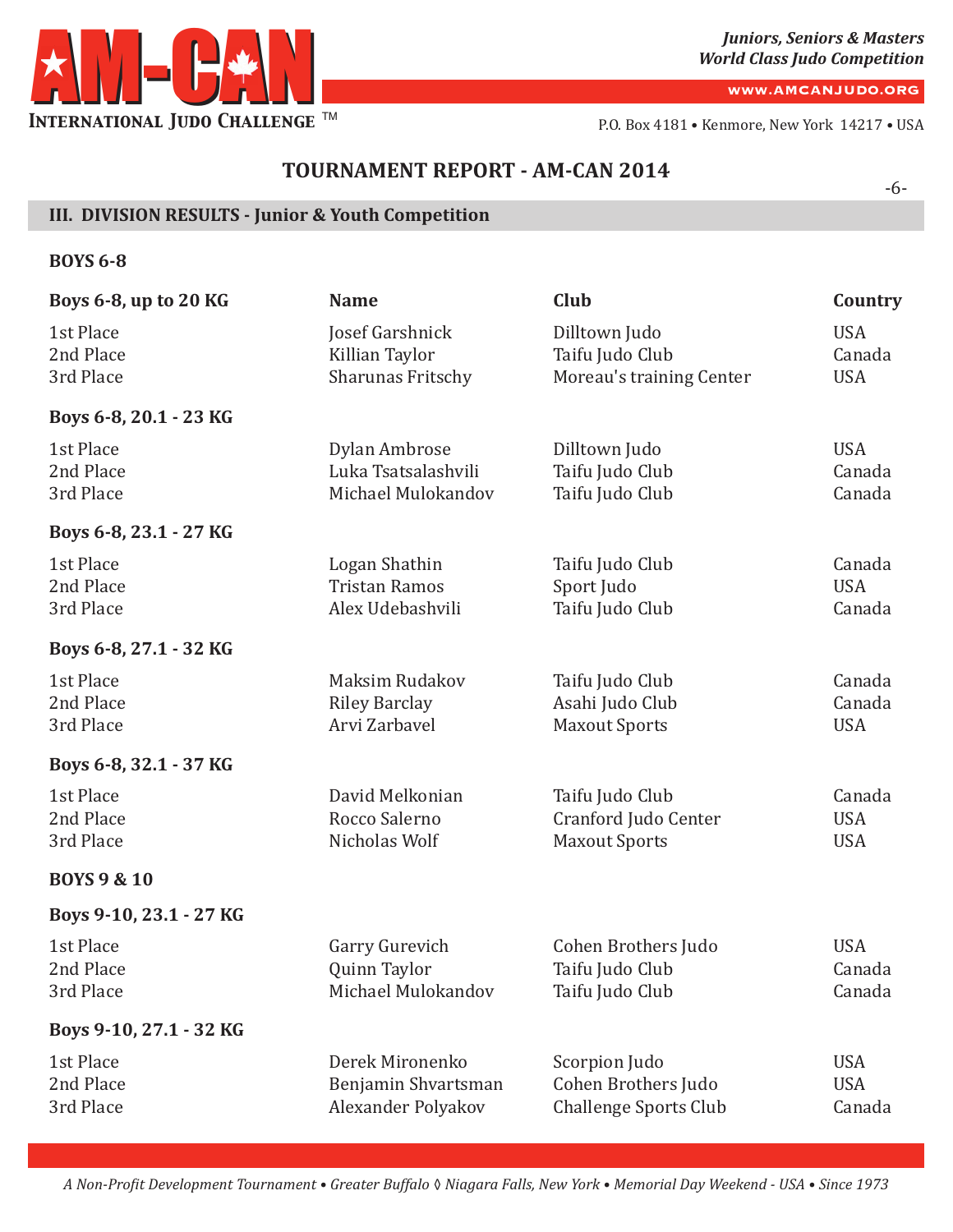

**www.AMCANJUDO.ORG**

P.O. Box 4181 • Kenmore, New York 14217 • USA

## **TOURNAMENT REPORT - AM-CAN 2014**

## **III. DIVISION RESULTS - Junior & Youth Competition**

### **BOYS 9 & 10 - cont.**

| Boys 9-10, 32.1 - 37 KG             | <b>Name</b>                                                 | <b>Club</b>                                                                      | Country                                |
|-------------------------------------|-------------------------------------------------------------|----------------------------------------------------------------------------------|----------------------------------------|
| 1st Place<br>2nd Place<br>3rd Place | Zakaria Mahmoud<br>Aiden Barclay<br>Michael Liberman        | Kaizen Judo<br>Asahi Judo Club<br>Cohen Brothers Judo                            | Canada<br>Canada<br><b>USA</b>         |
| Boys 9-10, 37.1 - 42 KG             |                                                             |                                                                                  |                                        |
| 1st Place<br>2nd Place<br>3rd Place | Michael Liberman<br>Mark Khenkin<br>Vitaly Rymko            | Cohen Brothers Judo<br>Taifu Judo Club<br><b>Maxout Sports</b>                   | <b>USA</b><br>Canada<br><b>USA</b>     |
| Boys 9-10, 42.1 - 47 KG             |                                                             |                                                                                  |                                        |
| 1st Place<br>2nd Place<br>3rd Place | Sebastian Banach<br>John Lopes<br>Aleska Trifunovic         | Auburn Judo<br><b>Worcester Martial Arts</b><br>Niagara Falls Judo               | <b>USA</b><br><b>USA</b><br>Canada     |
| Boys 9-10, 47 + KG                  |                                                             |                                                                                  |                                        |
| 1st Place<br>2nd Place<br>3rd Place | Fares Yehia<br>Alen Kletsel<br>Aaron Zarbavel               | Elite Plus MMA<br>Cohen Brothers Judo<br><b>Maxout Sports</b>                    | <b>USA</b><br><b>USA</b><br><b>USA</b> |
| <b>BOYS 11 &amp; 12</b>             |                                                             |                                                                                  |                                        |
| Boys 11-12, up to 32 KG             |                                                             |                                                                                  |                                        |
| 1st Place<br>2nd Place<br>3rd Place | Benjamin Shvartsman<br>Alexander Polyakov<br>Daniel Lehmann | Cohen Brothers Judo<br><b>Challenge Sports Club</b><br>Mid East Cudell Judo Club | <b>USA</b><br>Canada<br><b>USA</b>     |
| Boys 11-12, 32.1 - 37 KG            |                                                             |                                                                                  |                                        |
| 1st Place<br>2nd Place<br>3rd Place | Arno Blackiere<br>Nathan Belfer<br>Aiden Barclay            | Judokas Jonquiere<br><b>Maxout Sports</b><br>Asahi Judo Club                     | Canada<br><b>USA</b><br>Canada         |
| Boys 11-12, 37.1 - 42 KG            |                                                             |                                                                                  |                                        |
| 1st Place<br>2nd Place<br>3rd Place | Patrik Leder<br>Xavier Perron<br>Gilan Katzman              | Shin Bu Kan Judo<br>Judokas Jonquiere<br>Cohen Brothers Judo                     | Canada<br>Canada<br><b>USA</b>         |

A Non-Profit Development Tournament • Greater Buffalo & Niagara Falls, New York • Memorial Day Weekend - USA • Since 1973

-7-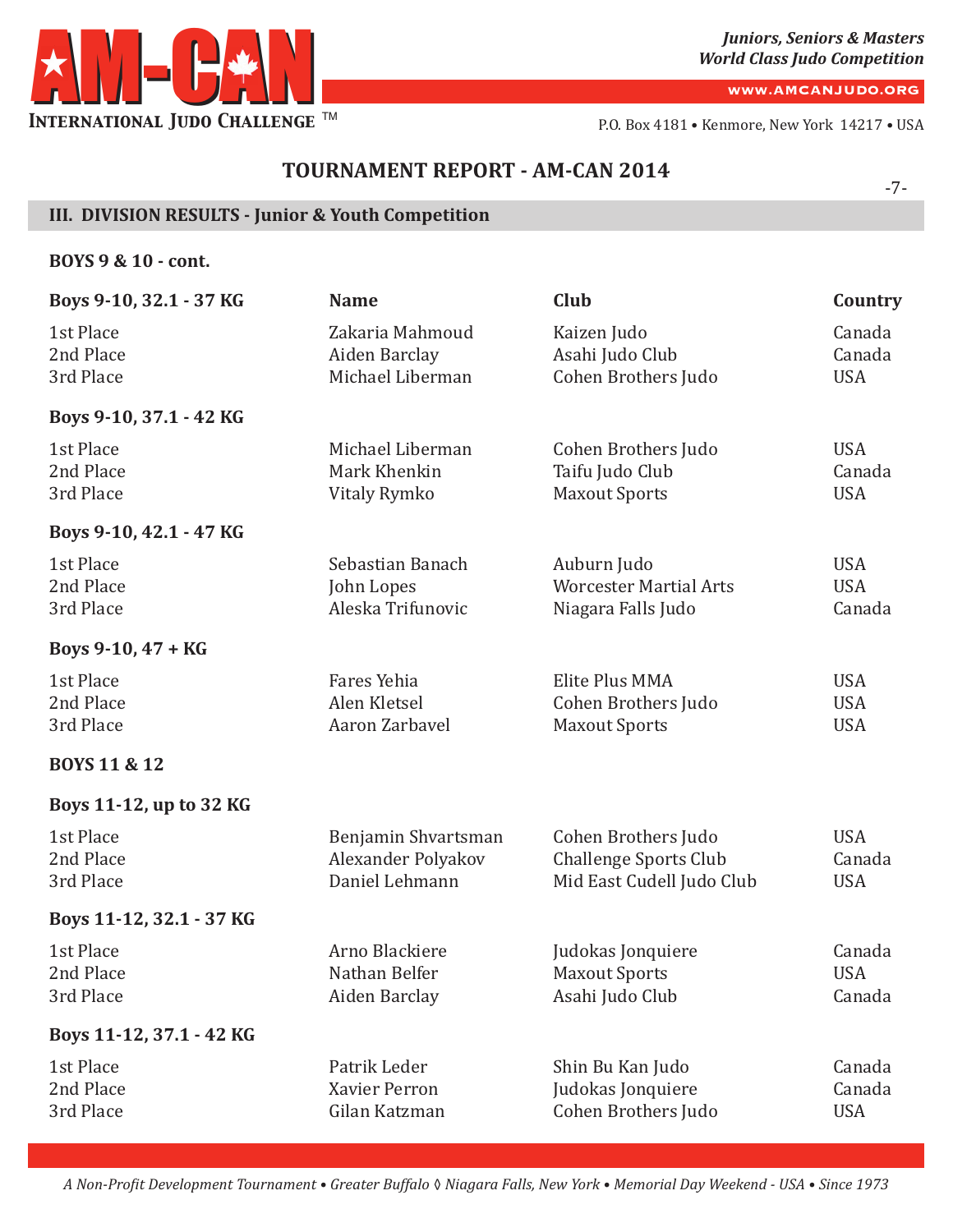

**www.AMCANJUDO.ORG**

P.O. Box 4181 • Kenmore, New York 14217 • USA

## **TOURNAMENT REPORT - AM-CAN 2014**

## **III. DIVISION RESULTS - Junior & Youth Competition**

**BOYS 11 & 12 - cont.**

| Boys 11-12, 42.1 - 47 KG            | <b>Name</b>                                                        | Club                                                            | Country                                |
|-------------------------------------|--------------------------------------------------------------------|-----------------------------------------------------------------|----------------------------------------|
| 1st Place<br>2nd Place<br>3rd Place | <b>Jimmy Malesky</b><br><b>Gregory Simanovich</b><br>Omar Fathalla | <b>Maxout Sports</b><br>Taifu Judo Club<br>Cranford Judo Center | <b>USA</b><br>Canada<br><b>USA</b>     |
| Boys 11-12, 47.1 - 52 KG            |                                                                    |                                                                 |                                        |
| 1st Place<br>2nd Place<br>3rd Place | Bryan Allen<br>Justin Coulombe                                     | AYD Judo<br>Academie Judo Sept Iles                             | <b>USA</b><br>Canada                   |
| Boys 11-12, 52.1 - 58 KG            |                                                                    |                                                                 |                                        |
| 1st Place<br>2nd Place<br>3rd Place | Jeremy Labrie<br><b>Todd Hilsman</b>                               | Academie Judo Sept Iles<br>Dilltown Judo                        | Canada<br><b>USA</b>                   |
| Boys 11-12, 58 + KG                 |                                                                    |                                                                 |                                        |
| 1st Place<br>2nd Place<br>3rd Place | Nadeem EL Mahroukey<br>Armen Danielyan<br>Daniel Yakovlev          | Cranford Judo Center<br>Bushido Kai<br><b>Maxout Sports</b>     | <b>USA</b><br><b>USA</b><br><b>USA</b> |
| BOYS 13 & 14                        |                                                                    |                                                                 |                                        |
| Boys 13 & 14, up to 42 KG           |                                                                    |                                                                 |                                        |
| 1st Place<br>2nd Place<br>3rd Place | Dontae de Jesus<br>Nicolas Kuntz<br>Patrik Leder                   | Upper Canada Judo<br><b>Maxout Sports</b><br>Shin Bu Kan Judo   | Canada<br><b>USA</b><br>Canada         |
| Boys 13 & 14, 42.1 - 47 KG          |                                                                    |                                                                 |                                        |
| 1st Place<br>2nd Place<br>3rd Place | Timothy Korottchenko<br>Jean-David Tremblay<br>Rodion Karmazin     | Taifu Judo Club<br>Judokas Jonquiere<br>Scorpion Judo           | Canada<br>Canada<br><b>USA</b>         |
| Boys 13 & 14, 47.1 - 52 KG          |                                                                    |                                                                 |                                        |
| 1st Place<br>2nd Place<br>3rd Place | Kiernan Shanahan<br>Lennox Wolak<br><b>Timothy Korottchenko</b>    | Jason Morris Judo<br>Columbus Judo<br>Taifu Judo Club           | <b>USA</b><br><b>USA</b><br>Canada     |

-8-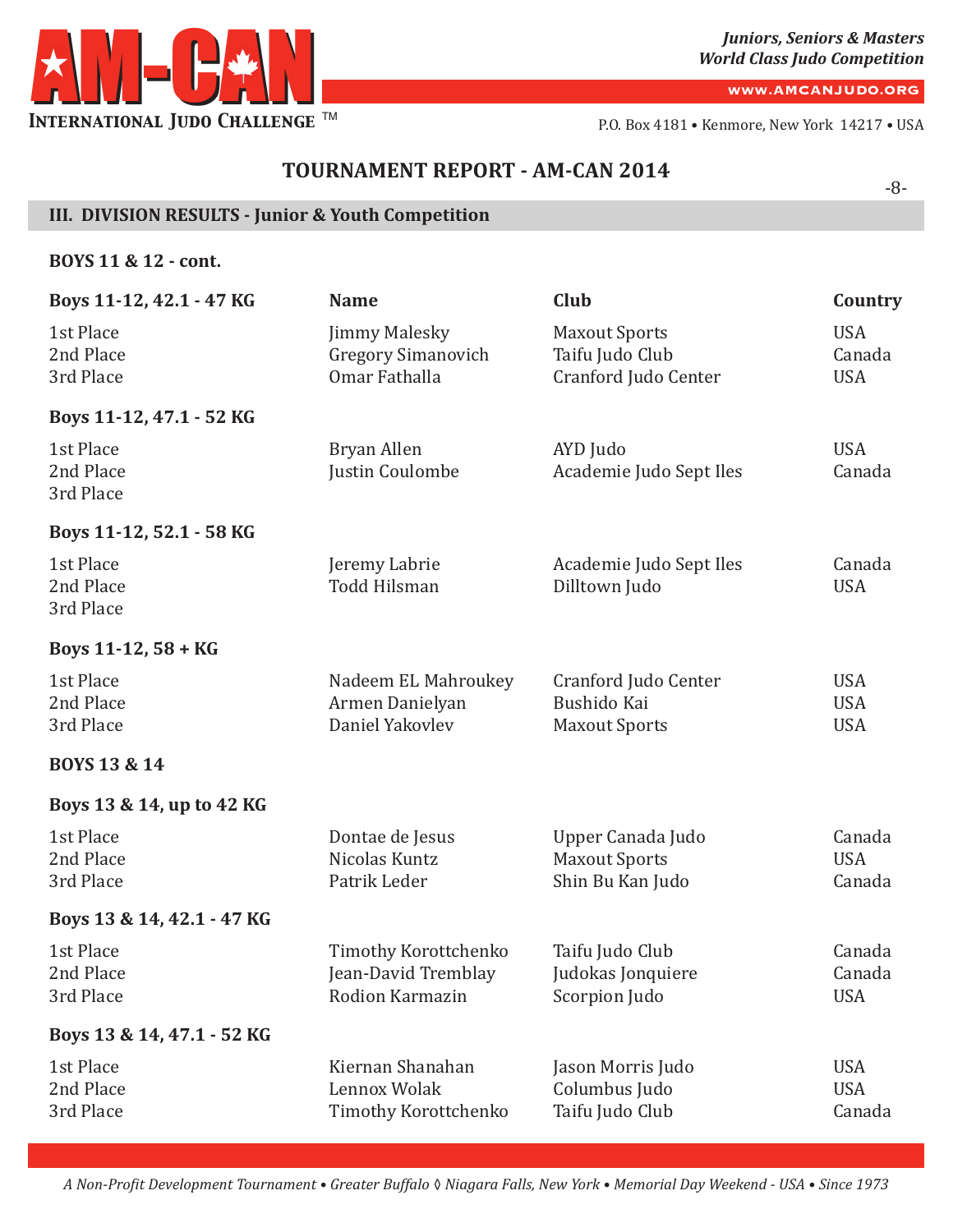

**www.AMCANJUDO.ORG**

P.O. Box 4181 • Kenmore, New York 14217 • USA

## **TOURNAMENT REPORT - AM-CAN 2014**

-9-

## **III. DIVISION RESULTS - Junior & Youth Competition**

**BOYS 13 & 14 - cont.**

| Boys 13 & 14, 52.1 - 58 KG          | <b>Name</b>                                                    | <b>Club</b>                                         | Country                                |
|-------------------------------------|----------------------------------------------------------------|-----------------------------------------------------|----------------------------------------|
| 1st Place<br>2nd Place<br>3rd Place | Samuel Rayzman<br><b>Samuel Tourigny</b>                       | Cohen Brothers Judo<br>Judo Jikan                   | <b>USA</b><br>Canada                   |
| Boys 13 & 14, 58.1 - 65 KG          |                                                                |                                                     |                                        |
| 1st Place<br>2nd Place<br>3rd Place | Garry Blum<br>Isaac Oksman<br>Heiko Rommelmann                 | Tech Judo<br>Kokushikai Judo Academy<br>Bushido Kai | <b>USA</b><br><b>USA</b><br><b>USA</b> |
| Boys 13 & 14, 65 + KG               |                                                                |                                                     |                                        |
| 1st Place<br>2nd Place<br>3rd Place | Liam Williams<br>Daniel Estrin<br>Thomas Lech                  | AYD Judo<br><b>Maxout Sports</b><br>Auburn Judo     | <b>USA</b><br><b>USA</b><br><b>USA</b> |
| <b>BOYS 15 &amp; 16</b>             |                                                                |                                                     |                                        |
| BOYS 15 & 16, up to 55 KG           |                                                                |                                                     |                                        |
| 1st Place<br>2nd Place<br>3rd Place | <b>Kackson Thorner</b><br>Jason Menezes                        | Ryudokan Judo<br>Bushido Kai                        | Canada<br><b>USA</b>                   |
| BOYS 15 & 16, 55.1 - 60 KG          |                                                                |                                                     |                                        |
| 1st Place<br>2nd Place<br>3rd Place | Ossama Mahmoud<br><b>Vincent Miran</b><br>Kohsuke Tashiro      | Kaizen Judo<br>Judo Jikan<br>Saito Judo Dojo        | Canada<br>Canada<br><b>USA</b>         |
| BOYS 15 & 16, 60.1 - 66 KG          |                                                                |                                                     |                                        |
| 1st Place<br>2nd Place<br>3rd Place | <b>Adrian Bernal</b><br><b>Gabriel Harvey</b><br>Samuel Samuel | Tech Judo<br>Judokas Jonquiere<br>Judo Jikan        | <b>USA</b><br>Canada<br>Canada         |
| BOYS 15 & 16, 66.1 - 73 KG          |                                                                |                                                     |                                        |
| 1st Place<br>2nd Place<br>3rd Place | Alfonso Pinto Jr.<br>Sam Nelson<br>Noah Martin                 | Team Carvalho<br>South Hills Judo<br>Bushido Kai    | <b>USA</b><br><b>USA</b><br><b>USA</b> |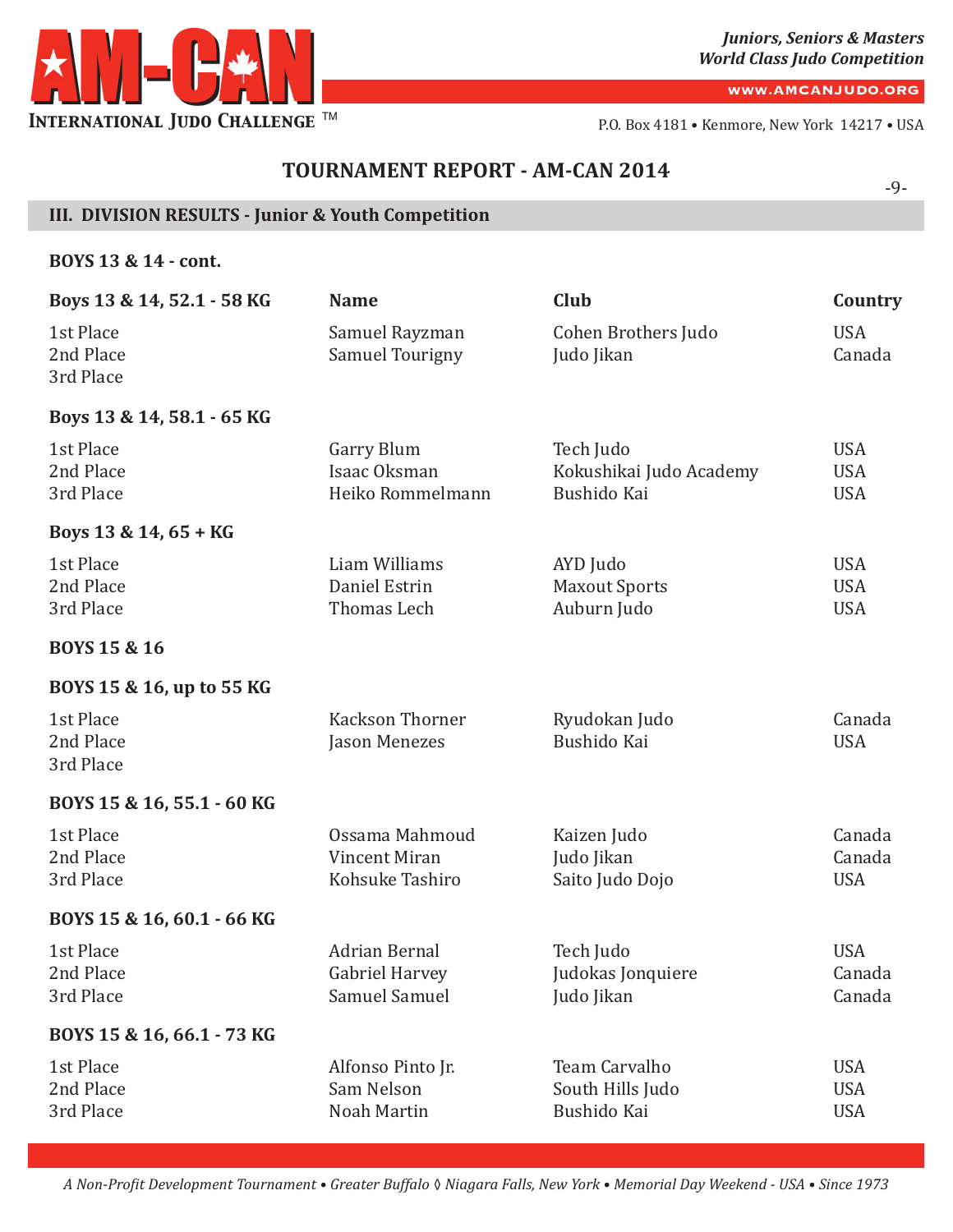

**www.AMCANJUDO.ORG**

P.O. Box 4181 • Kenmore, New York 14217 • USA

## **TOURNAMENT REPORT - AM-CAN 2014**

-10-

## **III. DIVISION RESULTS - Junior & Youth Competition**

**BOYS 15 & 16 - cont.**

| BOYS 15 & 16, 73.1 - 81 KG                     | <b>Name</b>                                               | <b>Club</b>                                                 | Country                                |
|------------------------------------------------|-----------------------------------------------------------|-------------------------------------------------------------|----------------------------------------|
| 1st Place<br>2nd Place<br>3rd Place            | Jarret Tyler<br>Alex Kletsel                              | Tech Judo<br>Cohen Brothers Judo                            | <b>USA</b><br><b>USA</b>               |
| <b>BOYS YOUTH DIVISIONS 17 - 20</b>            |                                                           |                                                             |                                        |
| Boys Youth Division 17-20, up to 60 KG         |                                                           |                                                             |                                        |
| 1st Place<br>2nd Place<br>3rd Place            | Keven Lambert<br><b>William Stevens</b><br>Dashawn Dixon  | Judokas Jonquiere<br>Boston Judo Club<br>South Hills Judo   | Canada<br><b>USA</b><br><b>USA</b>     |
| <b>Boys Youth Division 17-20, 60.1 - 66 KG</b> |                                                           |                                                             |                                        |
| 1st Place<br>2nd Place<br>3rd Place            | <b>Brandon Worthen</b><br>Morris Marquan<br>Jacob Lacroix | Tech Judo<br>South Hills Judo<br>Judokas Jonquiere          | <b>USA</b><br><b>USA</b><br>Canada     |
| <b>Boys Youth Division 17-20, 66.1 - 73 KG</b> |                                                           |                                                             |                                        |
| 1st Place<br>2nd Place<br>3rd Place            | <b>Antoine Bouchard</b><br>Leonardo Subiza<br>Sam Nelson  | Judokas Jonquiere<br>Tech Judo<br>South Hills Judo          | Canada<br><b>USA</b><br><b>USA</b>     |
| <b>Boys Youth Division 17-20, 73.1 - 81 KG</b> |                                                           |                                                             |                                        |
| 1st Place<br>2nd Place<br>3rd Place            | Julien Cantin<br>Simon Gaudreault<br>David Jomphe         | Judokas Jonquiere<br>Judokas Jonquiere<br>Judokas Jonquiere | Canada<br>Canada<br>Canada             |
| <b>Boys Youth Division 17-20, 81.1 - 90 KG</b> |                                                           |                                                             |                                        |
| 1st Place<br>2nd Place<br>3rd Place            | Jack Hatton<br><b>Benoit Girard</b><br>Eric Skylar        | Jason Morris Judo<br>Judokas Jonquiere<br>Jason Morris Judo | <b>USA</b><br>Canada<br><b>USA</b>     |
| Boys Youth Division 17-20, 90 + KG             |                                                           |                                                             |                                        |
| 1st Place<br>2nd Place<br>3rd Place            | Harun Bogdanic<br><b>Jimmy Barnes</b><br>Jerry Dyer III   | Saito Judo Dojo<br><b>USA Stars</b><br>Phoenix Judo Club    | <b>USA</b><br><b>USA</b><br><b>USA</b> |
|                                                |                                                           |                                                             |                                        |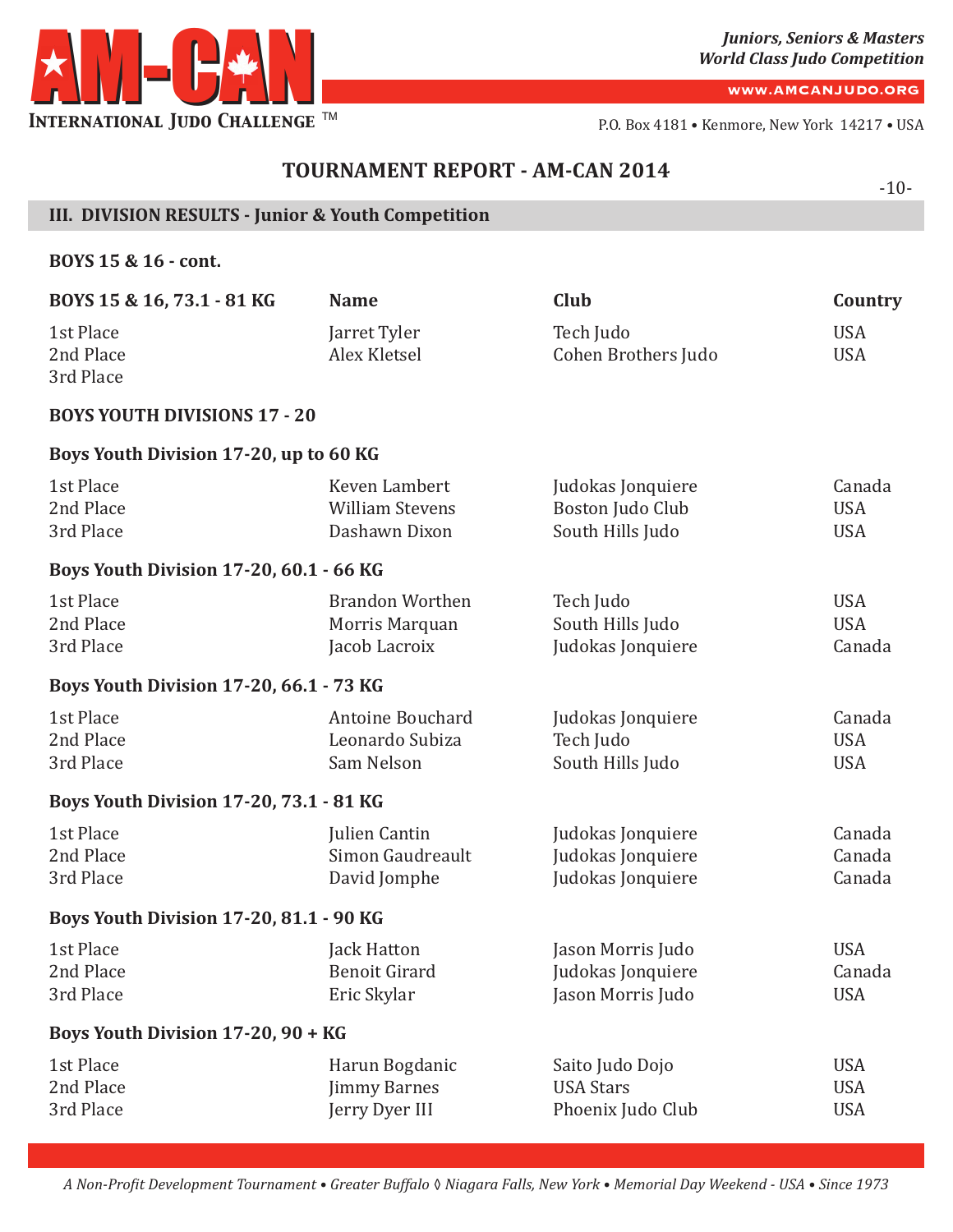

**www.AMCANJUDO.ORG**

P.O. Box 4181 • Kenmore, New York 14217 • USA

## **TOURNAMENT REPORT - AM-CAN 2014**

-11-

## **III. DIVISION RESULTS - Masters & Seniors Competition**

## **WOMEN'S MASTERS**

| <b>Women's Masters, F-2</b>         | <b>Name</b>                                                   | Club                                                                     | Country                                |
|-------------------------------------|---------------------------------------------------------------|--------------------------------------------------------------------------|----------------------------------------|
| 1st Place<br>2nd Place<br>3rd Place | <b>Carowine Dufley</b><br><b>Brenda Merritt</b>               | <b>British Forces</b><br>Niagara Falls Judo                              | <b>UK</b><br>Canada                    |
| <b>WOMEN SENIORS</b>                |                                                               |                                                                          |                                        |
| Senior Women, F-1, 0 - 52 KG        |                                                               |                                                                          |                                        |
| 1st Place<br>2nd Place<br>3rd Place | Victoria Goncalves<br>Inbar Oren<br><b>Haley Meara</b>        | <b>Total Form Fitnes</b><br>Kokushikai Judo Academy<br>Jason Morris Judo | <b>USA</b><br><b>USA</b><br><b>USA</b> |
| Senior Women, F-1, 57 KG            |                                                               |                                                                          |                                        |
| 1st Place<br>2nd Place<br>3rd Place | Moria Dhani<br>Sabrina McCarthy<br>Janis Reyes                | Jason Morris Judo<br>Gentle Way Master Judo<br>Kidokan Judo              | <b>USA</b><br><b>USA</b><br>Canada     |
| Senior Women, F-1, 63 KG            |                                                               |                                                                          |                                        |
| 1st Place<br>2nd Place<br>3rd Place | Hannah Martin<br><b>Fraser Bowslaugh</b><br>Dakotah Kilbourne | Jason Morris Judo<br>Full Circle Judo<br>Macomb Y                        | <b>USA</b><br>Canada<br><b>USA</b>     |
| Senior Women, F-1, 70.1 - 78 KG     |                                                               |                                                                          |                                        |
| 1st Place<br>2nd Place<br>3rd Place | Genevieve Lavoie<br>Kyla Prindle-Cassidy<br>Gilda Santos      | Judokas Jonquiere<br>Shin Gi Tai Judo Club<br>Conquistadares de Guaynabo | Canada<br><b>USA</b><br><b>PR</b>      |
| Senior Women, F-1, +78 KG           |                                                               |                                                                          |                                        |
| 1st Place<br>2nd Place<br>3rd Place | Sarah Hawkes<br>May Anne Rayes                                | <b>British Forces</b><br>Kidokan Judo                                    | <b>UK</b><br>Canada                    |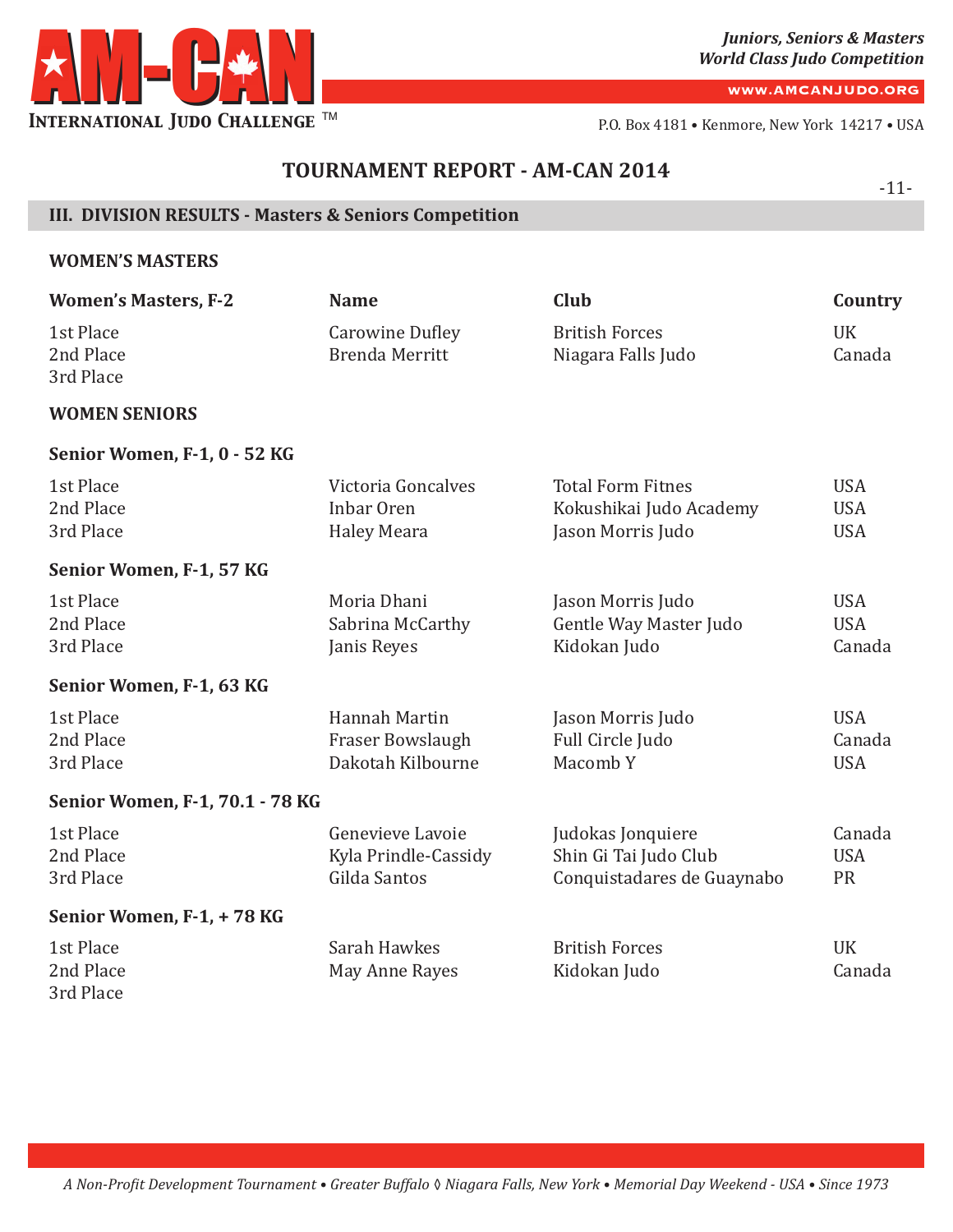

**www.AMCANJUDO.ORG**

P.O. Box 4181 • Kenmore, New York 14217 • USA

## **TOURNAMENT REPORT - AM-CAN 2014**

-12-

## **III. DIVISION RESULTS - Masters & Seniors Competition**

### **MEN'S MASTERS**

| Men's Masters, M-4, 33-56 Yrs., 59.8 - 64.2 KG<br><b>Name</b> | <b>Club</b>                                                                                                                                                                                                                                                                                                                      | Country                |
|---------------------------------------------------------------|----------------------------------------------------------------------------------------------------------------------------------------------------------------------------------------------------------------------------------------------------------------------------------------------------------------------------------|------------------------|
|                                                               |                                                                                                                                                                                                                                                                                                                                  | <b>USA</b>             |
| Tony Oliveri                                                  | Bushido Kai                                                                                                                                                                                                                                                                                                                      | <b>USA</b>             |
| John Clayton                                                  | Niagara Falls Judo                                                                                                                                                                                                                                                                                                               | Canada                 |
|                                                               |                                                                                                                                                                                                                                                                                                                                  |                        |
| Arthur Targosinski                                            | Kidokan Judo                                                                                                                                                                                                                                                                                                                     | Canada                 |
| Christopher Woollon                                           | <b>British Forces</b>                                                                                                                                                                                                                                                                                                            | <b>UK</b>              |
| Kevin Fritschy                                                | Moreau's Training Center                                                                                                                                                                                                                                                                                                         | <b>USA</b>             |
|                                                               |                                                                                                                                                                                                                                                                                                                                  |                        |
| Wayne Dickinson                                               | Celtic Judo Club                                                                                                                                                                                                                                                                                                                 | <b>USA</b>             |
| <b>Scott Hossler</b>                                          | Bushido Kai                                                                                                                                                                                                                                                                                                                      | <b>USA</b>             |
| Jeff Summa                                                    | Oishi Judo Club                                                                                                                                                                                                                                                                                                                  | <b>USA</b>             |
|                                                               |                                                                                                                                                                                                                                                                                                                                  |                        |
| <b>Fred Harris</b>                                            | <b>British Forces</b>                                                                                                                                                                                                                                                                                                            | UK                     |
| Martin Grisanti                                               | Kin-Tora Judo Club                                                                                                                                                                                                                                                                                                               | <b>USA</b>             |
| Steven Indalecio                                              | Kin-Tora Judo Club                                                                                                                                                                                                                                                                                                               | <b>USA</b>             |
|                                                               |                                                                                                                                                                                                                                                                                                                                  |                        |
| <b>Thomas Moreau</b>                                          | <b>Moreau's Training Center</b>                                                                                                                                                                                                                                                                                                  | <b>USA</b>             |
| Nikita Kizel                                                  | Ronin Dojo                                                                                                                                                                                                                                                                                                                       | Canada                 |
| Joao Moreira                                                  | Kin-Tora Judo Club                                                                                                                                                                                                                                                                                                               | <b>USA</b>             |
|                                                               |                                                                                                                                                                                                                                                                                                                                  |                        |
| Lee Brown                                                     | <b>British Forces</b>                                                                                                                                                                                                                                                                                                            | <b>UK</b>              |
| <b>Carlos Grisales</b>                                        | Evolve Judo Club                                                                                                                                                                                                                                                                                                                 | Canada                 |
| Steven Lysenko                                                | Renshinkan Judo Dojo                                                                                                                                                                                                                                                                                                             | <b>USA</b>             |
|                                                               |                                                                                                                                                                                                                                                                                                                                  |                        |
| Kevin Downey                                                  | Kin-Tora Judo Club                                                                                                                                                                                                                                                                                                               | <b>USA</b>             |
| <b>Scott Reid</b>                                             | Niagara Falls Judo                                                                                                                                                                                                                                                                                                               | Canada                 |
|                                                               |                                                                                                                                                                                                                                                                                                                                  |                        |
|                                                               | Lloyd Timothy Llamas<br>Men's Masters, M-4, 34-52 Yrs., 70.9 - 72 KG<br>Men's Masters, M-4, 50-56 Yrs., 76.3 - 78.8 KG<br>Men's Masters, M-4, 31-40 Yrs., 79.5 - 80.8 KG<br>Men's Masters, M-4, 32 - 39 Yrs., 82 - 88.8 KG<br>Men's Masters, M-4, 40 - 43 Yrs., 88 - 89.6 KG<br>Men's Masters, M-4, 40 - 43 Yrs., 95.4 - 99.1 KG | Gentle Way Master Judo |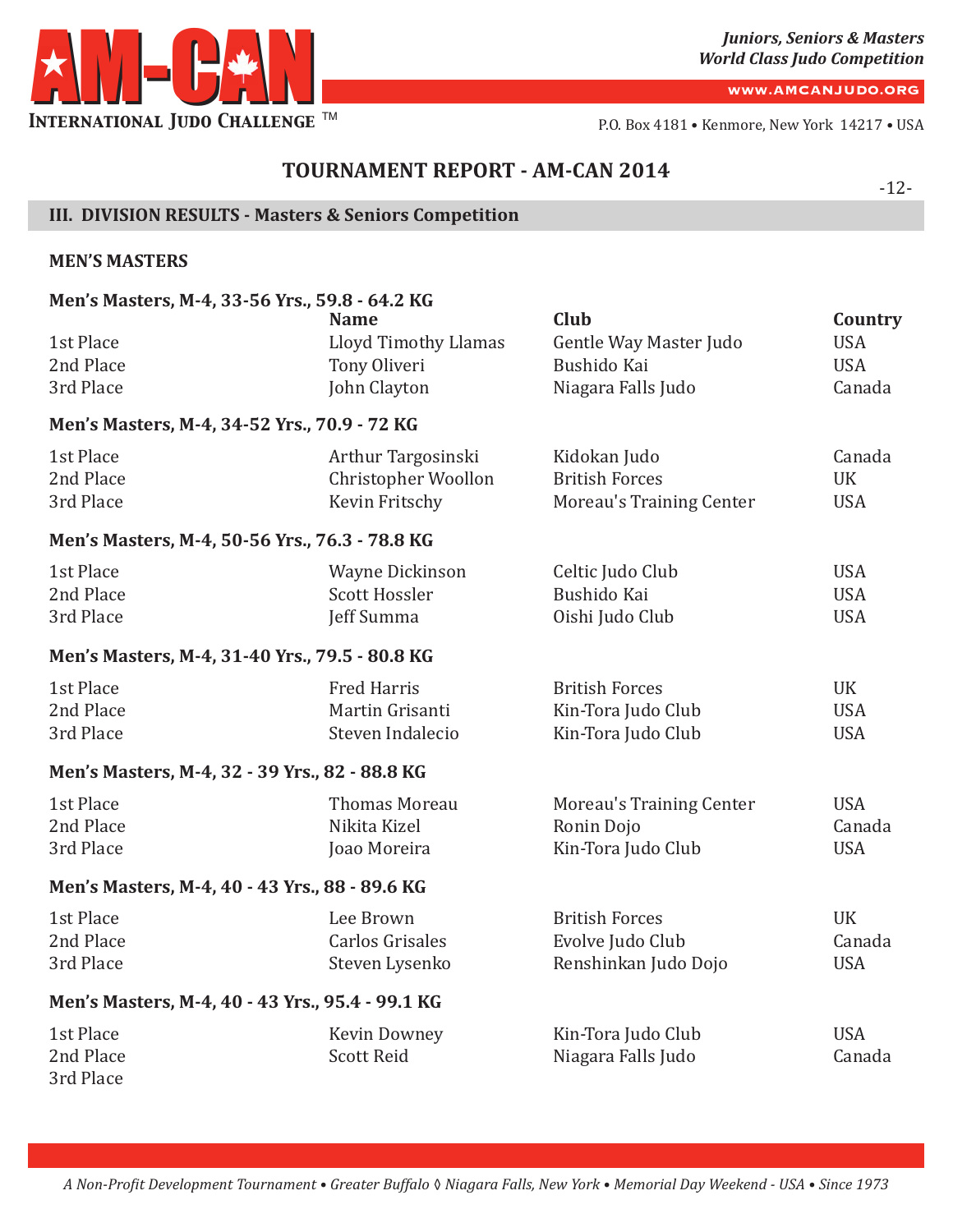

**www.AMCANJUDO.ORG**

P.O. Box 4181 • Kenmore, New York 14217 • USA

## **TOURNAMENT REPORT - AM-CAN 2014**

-13-

## **III. DIVISION RESULTS - Masters & Seniors Competition**

### **MEN'S MASTERS - cont.**

| Men's Masters, M-4, 31-45 Yrs., Heavyweight |                        |                       |            |
|---------------------------------------------|------------------------|-----------------------|------------|
|                                             | <b>Name</b>            | Club                  | Country    |
| 1st Place                                   | John Squires           | <b>British Forces</b> | UK         |
| 2nd Place                                   | Jonathan Thurston      | Shinzan Judo          | <b>USA</b> |
| 3rd Place                                   | <b>Richard Connell</b> | Jason Morris Judo     | <b>USA</b> |
| <b>MEN SENIORS - M-1</b>                    |                        |                       |            |
| Senior Men, M-1, 60.1 - 66 KG               |                        |                       |            |
| 1st Place                                   | Mike Rego              | Kidokan Judo          | Canada     |
| 2nd Place                                   | Amos Ackerman          | Brown's Judo          | <b>USA</b> |
| 3rd Place                                   | <b>Isaac Drury</b>     | <b>CCC</b> Judo Club  | <b>USA</b> |
| Senior Men, M-1, 73.1 - 81 KG               |                        |                       |            |
| 1st Place                                   | Jimmy Valentin         | Jason Morris Judo     | <b>USA</b> |
| 2nd Place                                   | Christian Kennedy      | Kin-Tora Judo Club    | <b>USA</b> |
| 3rd Place                                   | James Eischen          | Kin-Tora Judo Club    | <b>USA</b> |
|                                             |                        |                       |            |
| Senior Men, M-1, 81.1 - 90 KG               |                        |                       |            |
| 1st Place                                   | Sebastian Walenciej    | Kidokan Judo          | Canada     |
| 2nd Place                                   | Giovanni Massimi       | Kin-Tora Judo Club    | <b>USA</b> |
| 3rd Place                                   | Adam Nolan             | Phoenix Judo Club     | <b>USA</b> |
| <b>MEN SENIORS - M-2</b>                    |                        |                       |            |
| Senior Men, M-2, 73 KG                      |                        |                       |            |
| 1st Place                                   | <b>Nick Potts</b>      | Cohen Brothers Judo   | <b>USA</b> |
| 2nd Place                                   | Kell Berliner          | Jason Morris Judo     | <b>USA</b> |
| 3rd Place                                   | Eesaa Abdur - Rahman   | Kin-Tora Judo Club    | <b>USA</b> |
|                                             |                        |                       |            |
| Senior Men, M-2, 81 KG                      |                        |                       |            |
| 1st Place                                   | Justino Cardoza        | Brown's Judo          | <b>USA</b> |
| 2nd Place                                   | Michael Myers          | Tidewater Judo        | <b>USA</b> |
| 3rd Place                                   | Dylan Dearman          | <b>CCC</b> Judo Club  | <b>USA</b> |
| Senior Men, M-2, 90 KG                      |                        |                       |            |
| 1st Place                                   | Eric Skylar            | Jason Morris Judo     | <b>USA</b> |
| 2nd Place                                   | Joe Donnelly           | Jason Morris Judo     | <b>USA</b> |
| 3rd Place                                   | Jonathan Lawrence      | <b>British Forces</b> | UK         |
|                                             |                        |                       |            |